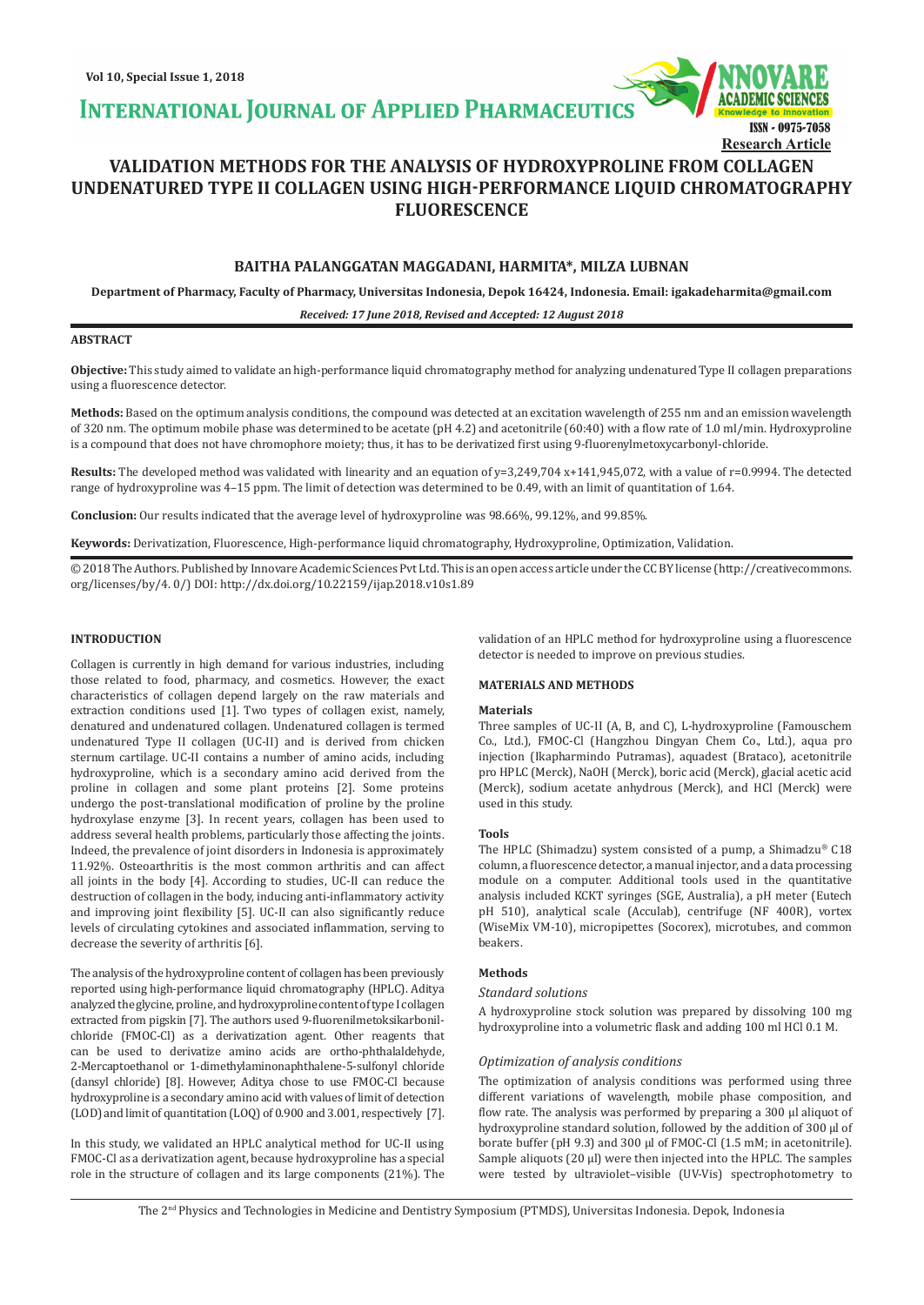determine the excitation and emission wavelengths using the HPLC under normal analysis conditions at wavelengths of 320 nm, 325 nm, and 330 nm. The largest wavelength peak area was then used. For the optimization of the mobile phase, variations of the acetate buffer mobile phase (pH 4.2) were evaluated using ratios of 65:35, 55:45, and 60:40. The 20 µl of samples were injected into the HPLC at a flow rate of 0.8 ml/min, 1.0 ml/min, and 1.2 ml/min. The optimal analysis conditions were rated based on the separation of two close or resolution (R) peaks, peak sharpness, the tailing factor  $(\Gamma_f)$ , the retention time  $(\mathsf{t_R})$ of peak discharge, and column efficiency (the number of theoretical plates [N]), and the height equivalent to a theoretical plate (HETP).

#### **Conformity assessment system**

A 300 µl hydroxyproline standard solution was added to 300 µl borate buffer (pH 9.3) and 300 µl FMOC-Cl 1.5 mM (in acetonitrile). A 20 µl sample was then injected into the HPLC system with the chosen flow rate and mobile phase composition. The conformity assessment system was conducted by injecting the samples 6 times. The peak sharpness,  ${\sf t}_{\sf R}$ , number of theoretical plates (N), precision (KV), HETP, and T<sub>f</sub> were then recorded.

#### **Validation of analytical method**

#### *Calibration curve and linearity test*

A calibration curve of the test solutions was made using hydroxyproline standard solutions at concentrations of 4, 6, 8, 10, and 15 µg/ml. The derivatization was then performed based on sample preparation steps. Each 20 µl standard solution was injected into HPLC. From the obtained data, the regression of the peak area  $(y)$  to analyte concentration  $(x)$ was analyzed, and the calibration curve was made. The correlation coefficient (r) from the linear regression equation was then calculated to evaluate the linearity of the curve. From the regression line, the LOD and LOQ could be determined.

#### **Precision and accuracy test**

This experiment was performed using a simulation method. The concentrations were 80%, 100%, and 120%. A 100% concentration was assumed by 100 mg hydroxyproline, while 80% and 120% were assumed to be 80 mg and 120 mg hydroxyproline, respectively. The preparation of samples was performed by pipetting 300 µl of the solution and adding 300 µl of borate buffer (pH 9.3) and 900 µl FMOC-Cl 1.5 mM (in acetonitrile). A 20 µl sample was then injected into the HPLC system and the peak area was recorded. Three replicas

|  |  |  |  | Table 1: Excitation and emission wavelength selection |  |
|--|--|--|--|-------------------------------------------------------|--|
|--|--|--|--|-------------------------------------------------------|--|

| Wavelength             |               | Area of        |  |
|------------------------|---------------|----------------|--|
| <b>Excitation</b> (nm) | Emission (nm) | Hydroxyproline |  |
|                        | 320           | 202.304.692    |  |
| 255                    | 325           | 144.723.212    |  |
|                        | 330           | 102.378.246    |  |

of each concentration were made, and the level, recovery percentage (percentage recovery), and percentage KV were calculated.

#### **Selectivity test**

Each 20 µl solution was injected into the HPLC system under the chosen conditions to observe whether there were any  $t<sub>p</sub>$  differences between the samples and the standard solution and whether there was another peak discharged at the same time as the hydroxyproline  $t<sub>e</sub>$  in the sample solution.

#### **Determination of sample levels**

The determination of sample levels was performed using three different samples. Each sample got the same treatment. The table weights of samples A, B, and C were 0.633 gr or  $\pm$  40 mg UC-II, 0.4613 gr or  $\pm$  40 mg UC-II, and  $0.4609$  gr or  $\pm$  40 mg UC-II, respectively. Each powder was dissolve in 100 ml HCl 0.1 N. Afterward, a 300 µl sample was obtained to be derivatized and was added to 300 µl of borate buffer (pH 9) and 900 µL FMOC-Cl 1.5 mM (in acetonitrile). Then, the 20 µl sample was injected into the HPLC system under the selected conditions, and the peak areas were recorded. The experiment was repeated 3 times. The levels were then calculated using the calibration curve equation.

# **RESULTS AND DISCUSSION**

The analysis for the optimum wavelength was important for analyzing compounds using the fluorescence detector of the HPLC, as it was important to improve the selectivity and sensitivity of the compound to be analyzed [9]. The analysis of hydroxyproline using a fluorescence detector HPLC method requires a derivatization step to increase sensitivity [10-13]. A fluorogenic reactor was used in the derivatization process to detect compounds with the fluorescence detector. In this experiment, three wavelength variations of 320, 325, and 330 nm were used (Table 1).

To measure the excitation wavelength, UV-Vis spectrophotometry was used and it obtained an excitation wavelength of 255 nm. Results using a 255 nm excitation wavelength and a 320 nm emission wavelength resulted in the largest peak area, which was 202,304,692. The mobile phase composition at 60:40 was chosen compared to 55:45 and 65:35 because it gave a shorter  $t_{R}$ , higher resolution rate, a large number of theoretical plates, a small number of HETP, and a  $T_f$  closer to  $1$ (symmetric) (Table 2). At a 0.8 ml/min flow rate, the hydroxyproline  $t<sub>n</sub>$  was 7.6 min. At a flow rate of 1.0 ml/min, the hydroxyproline  $t<sub>n</sub>$  was 6.2 min, while at 1.2 ml/min, the hydroxyproline  $t<sub>p</sub>$  was 5.2 min. The fastest flow rate was 1.2 ml/min; however, this resulted in a pump pressure that was too high, which can block the entrance to the column. Therefore, we chose a flow rate of 1.0 ml/min (Table 3).

The conformity assessment system was required before an analysis method was chosen because it was possible there were many variations of the tools and techniques used for analysis; thus, we needed to ensure the effectiveness and validity of the operational system and obtain

#### **Table 2: Mobile phase composition selection**

| Mobile phase composition             | Retention time (min) |       | HETP $(mm/plat)$ | Number of theoretical plates (N) | Resolution |
|--------------------------------------|----------------------|-------|------------------|----------------------------------|------------|
| Buffer acetate: acetonitrile (60:40) | 5.677                | 1.794 | 0.1425           | 1754                             |            |
| Buffer acetate: acetonitrile (65:35) | 7.707                | 1.726 | 0.1501           | 1665                             |            |
| Buffer acetate: acetonitrile (55:45) | 4.300                | 1.733 | 0.1200           | 2082                             |            |

 $T_f$ : Tailing factor, HETP: Height equivalent to a theoretical plate

| Flow rate (mL/min) | Retention time (min) | Tailing factor (T.) | HETP (mm/plat) | Number of theoretical plates (N) | Resolution |
|--------------------|----------------------|---------------------|----------------|----------------------------------|------------|
| 0.8                | 7.661                | 601                 | 0.1406         | 1778                             |            |
| 1.0                | 0.200                | L.663               | 0.1549         | 1613                             |            |
| 1.2                | 5.218                | 1.575               | 0.1200         | 2082                             |            |

**Table 3: Flow rate selection**

HETP: Height equivalent to a theoretical plate,  $T_{\rm f}$  Tailing factor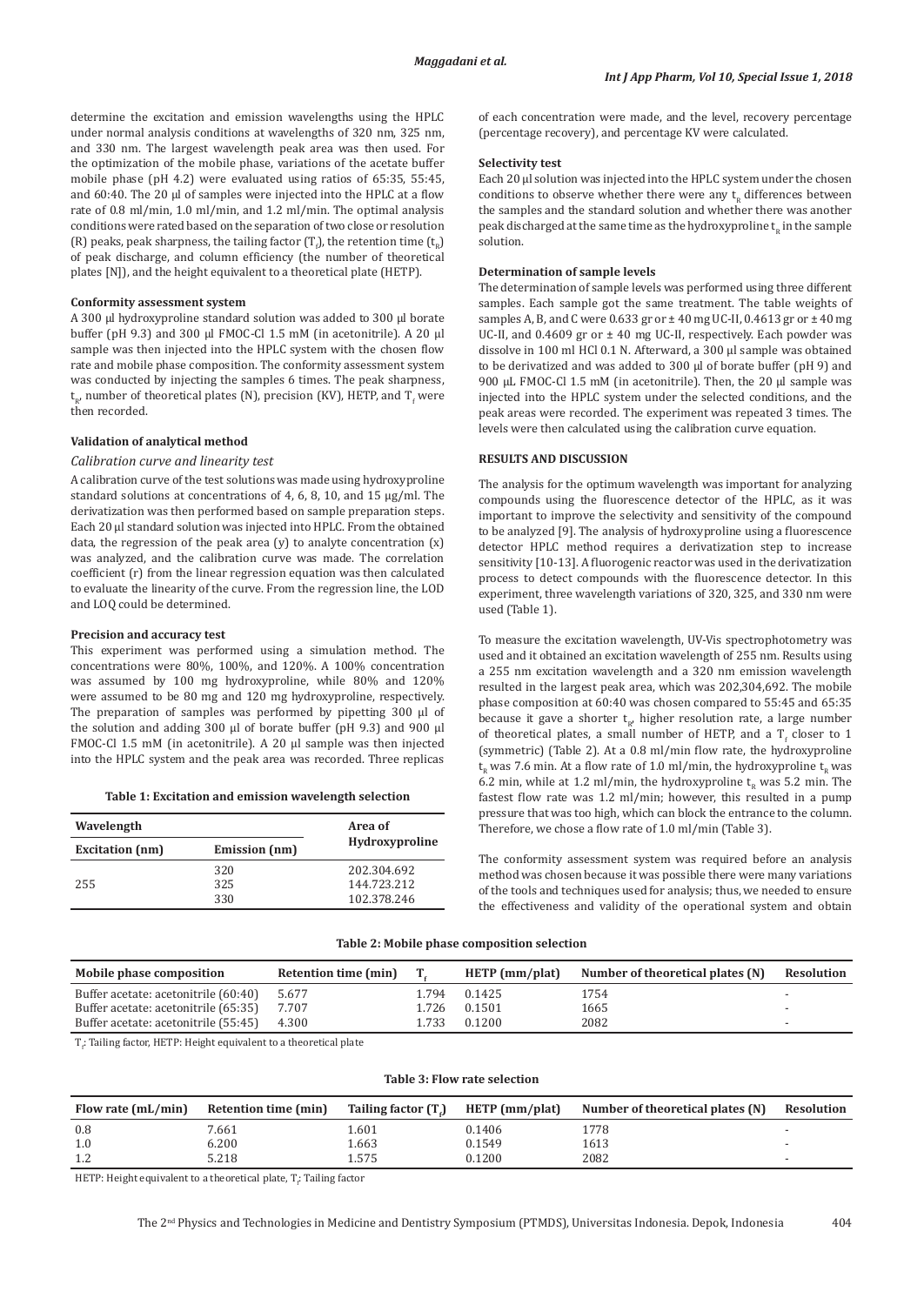valid results [10]. This test was conducted using a buffer acetate (pH 4.2):acetonitrile (60:40) mobile phase at a flow rate of 1.0 ml/min. We repeated the test over six injections, resulting in a  $1.640$  T<sub>f</sub> value; 0.1317 of HETP; and 1897 number of theoretical plates; with 1.02% for the coefficient of variation. The data met the requirements of the conformity assessment test because the repeated value of the coefficient variation was <2% ( $\leq$ 2%).

Based on our calculation of the linear regression statistics, the equation for the hydroxyproline calibration curve was y=3,249,704 x+141,945,072, where x was the concentration of hydroxyproline and y was the peak area of hydroxyproline. The hydroxyproline calibration curve contained 4, 6, 8, 10, and 15 µg/ml hydroxyproline solutions derivatized by FMOC-Cl. The results of the hydroxyproline linearity test in the standard solution at 4–15 ppm revealed that the coefficient correlation (r) was 0.9994. Thus, it can be concluded that the derivate compound forming between hydroxyproline and the FMOC-Cl solution met the linearity test (≥0.9990) because the hydroxyproline had fairly



good effectiveness. The limits of detection and quantitation were important to find out the lowest limit of the compound concentration, which can be determined using an accurate and precise method. The lower limits of the detection and quantitation showed that the method used to determine it was more sensitive [9]. The limits of detection and quantitation for hydroxyproline were obtained at 0.49 and 1.64, respectively. It can be concluded that the LOD and LOQ entered the concentration range used in the calibration curve test (Fig. 1).

The results of injecting 20.0 µl placebo (matrix tablet) solution that was given the same sample and derivatized at the chosen conditions demonstrated that there was no interference at the  $t_{n}$  of the hydroxyproline compound. The analytical method we used selectively detected the hydroxyproline derivative compound. The accuracy and recovery test was conducted by calculating the value of the recovery test (%R). Our results showed that the values of the recovery test of the three replicas were different (80%, 100%, and 120%) for the tablet samples with each replica of the concentration meeting the 98–102% criteria. The precision or repeatability test was conducted by calculating the value of the coefficient of variation (% CV) from the three replicas for each concentration. In Harmita, the allowed coefficient of variation was ≤2%. Thus, our data (Table 4) met the accuracy and precision criteria [9].

The determination of sample levels was performed using different samples. The results were calculated using the one-point measurement method. The average levels of hydroxyproline in samples A, B, and C were 98.66%, 99.12%, and 99.85% (Tables 5-7).

### **CONCLUSION**

Based on our results, the optimum conditions for analyzing **Fig. 1: Calibration curve** hydroxyproline levels in UC-II preparations with HPLC with a

#### **Table 4: Accuracy and precision**

| Concentration (ppm) | Peak area sample | Concentration measurable (ppm) | KV/SD(%)   | UPK $(%)$ |
|---------------------|------------------|--------------------------------|------------|-----------|
|                     | 167,522,706      | 7.87                           |            | 99.15     |
| 8                   | 167,595,612      | 7.89                           | 0.035/0.44 | 100.01    |
|                     | 167,678,454      | 7.92                           |            | 99.75     |
|                     | 174,142,115      | 9.90                           |            | 99.07     |
| 10                  | 174,005,349      | 9.86                           | 0.048/0.49 | 98.65     |
|                     | 174,321,787      | 9.96                           |            | 99.62     |
|                     | 180,876,675      | 11.9                           |            | 99.83     |
| 12                  | 180,767,877      | 11.94                          | 0.036/0.30 | 99.55     |
|                     | 181,004,658      | 12.01                          |            | 100.16    |

SD: Standard deviation

#### **Table 5: Determination of sample A**

| Concentration (ppm) | Standard peak area | Sample peak area | Concentration hydroxyproline $(mg/g)$ | Level $(\% )$ |
|---------------------|--------------------|------------------|---------------------------------------|---------------|
| 10                  | 171.365.791        | 207.634.382      | 2.02                                  | 98.43         |
|                     |                    | 207.948.812      | 2.03                                  | 98.90         |

| Table 6: Determination of sample B |
|------------------------------------|
|------------------------------------|

| Concentration (ppm) | Standard peak area | Sample peak area | Concentration hydroxyproline $(mg/g)$ | Level $(\% )$ |
|---------------------|--------------------|------------------|---------------------------------------|---------------|
| 10                  | 174.425.408        | 204.851.297      |                                       | 98.13         |
|                     |                    | 206.118.057      | 2.82                                  | 100.10        |

# **Table 7: Determination of sample C**

| Concentration (ppm) | Standard peak area | Sample peak area | Concentration hydroxyproline $(mg/g)$ | Level $(\% )$ |
|---------------------|--------------------|------------------|---------------------------------------|---------------|
| 10                  |                    | 178.356.759      | 2.80                                  | 99.31         |
|                     | 171.365.791        | 178.750.544      | 2.83                                  | 100.39        |